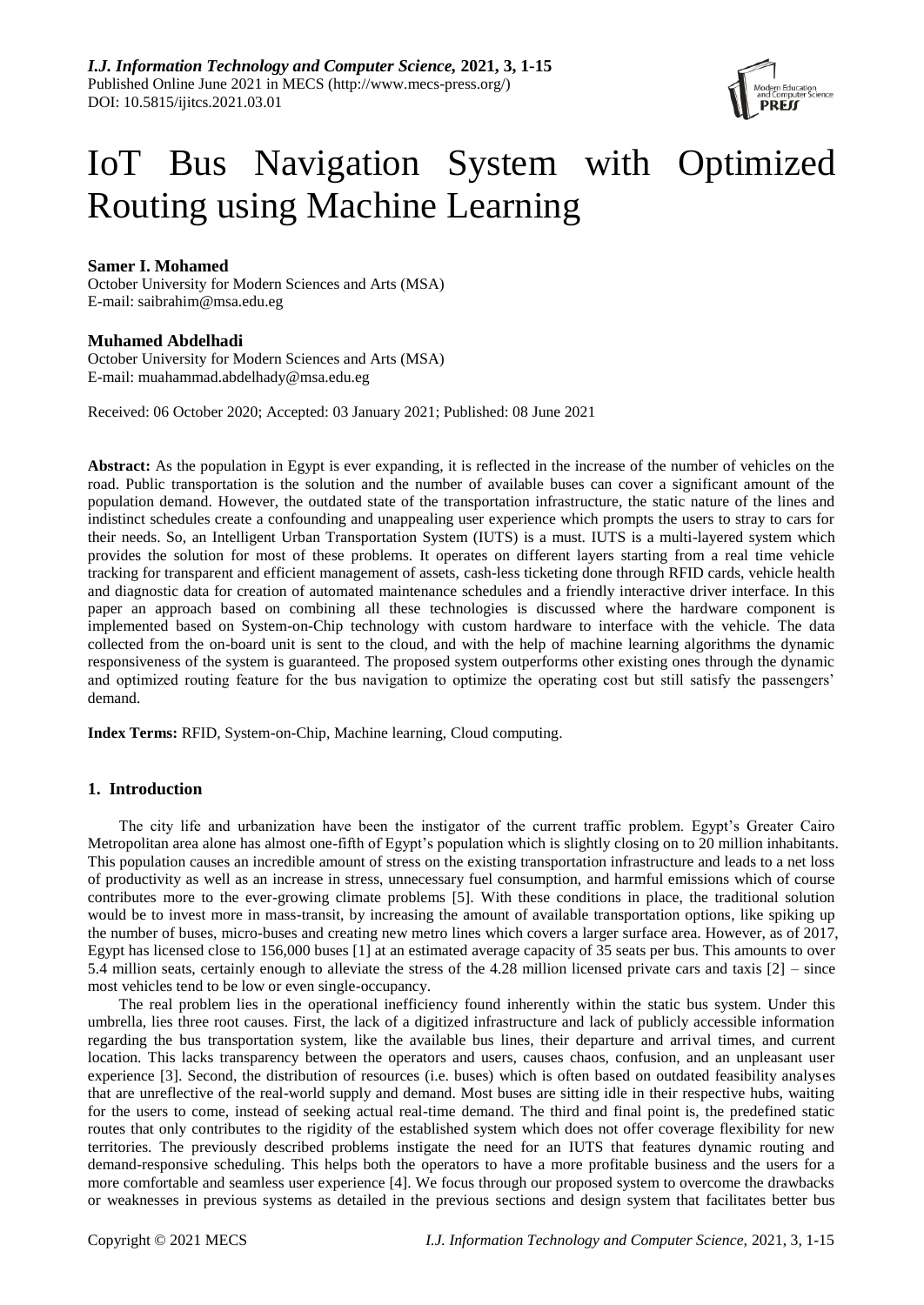navigation for both operator and end users. Utilize the latest digital transformation resources and machine learning to effectively match demand (users hits/requests) and supply (bus fleet size) for better cost optimization on real-time.

The paper is organized in 4 sections, first section introduces the main driver behind our research article and main research objectives, second section summarize the previous and current systems with clear view on their strengths and weaknesses, then section 3 deep dive into our proposed system methodology with clear view on the design analysis and structure of implementation, section 4 introduces the conceptual formulation of the research problem via clear algorithms used for design implementation that is covered in more details in section 5 with overview on both development and testing scheme, then last but not lest section 6 reflect and discuss the results achieved compared to other benchmarks and/or existing systems.

## **2. Background**

With the technological advances in the world of wireless communication, a lot of countries have started investing in and developing their own unique IUTS. Many systems use a combination of hardware and software to form a compact solution. In this section, a brief literature review about some of these available systems will be covered to show the strengths and weaknesses of each system to draft the vision and way forward for the proposed system [6]. A lot of the hardware-based systems use the same architecture: a micro-controller, GPS and a communication module GSM. Pham, Micheal and Chi [7] proposed a system which provides vehicle tracking through a u-blox NEO-6Q GPS module and a basic communication module comprised of a u-blox LEON-G 100 GSM modem. The components are connected to an Arduino UNO micro-controller. The data read from the GPS are sent through the GSM via text message to the user's phone. This simple architecture allows for live tracking of the vehicle, yet that is the only functionality used [10].

Petracca, Pagano, et al., developed a system which focuses on designing a vehicular On-Board Unit (OBU) using off-the shelf hardware modules available at the consumer electronics market. The main function of the OBU is to communicate with other OBUs implemented on other vehicles, and with the Roadside Units (RSUs) to send the data to the database [8] using certain components and technologies. The OBU comprises of an Atmel ARM processor, SPK Electronics GS405 GPS module to send the location of the vehicle, MCP2515 CAN transceiver to be able to communicate with the On-Board Diagnostic (OBD) inside the vehicle, wireless module to communicate with the RSUs and the database [9]. Transport for London is one of the implemented systems over past years that has implemented some useful features such as a messenger bot and an SMS service to support the main website in providing the most accurate information about their fleet [5]. These efforts help to make information more transparent and accessible to the passengers has resulted in a better experience.

Thanks to the new technologies and advances of digital transformation, many new business models and services are introduced on the global level like Uber bus and Careem bus [36]. These services offered very good user experience via mobile applications that help users to easily and from anywhere to request the service with clear view on ETA (Estimate Time of Arrival) and available bus capacity. Swvl [37] is an Egyptian app-based startup through which users can book fixed-route bus trips at prices 60-80 percent lower than competing ride-hailing services and without surge or peak pricing. This service tackles the same issues as our proposed project; however, it approaches the problem using out of service tourism buses. It provides similar features in terms of vehicle tracking, ease-of-use, and a mobile-first approach. Although these systems achieve good results and tackle some of the main challenges exist at that point of times, but lack the overall picture to satisfy passengers demand, scalability, and cost optimization. In the proposed system, we focused to augment what previous systems lack to achieve in terms of better user experience for both clients and decision makers, running cost optimizations and improved maintainability.

## **3. Methodology**

This paper's focus is on the system design and implementation for the Intelligent Urban Transportation system IUTS to tackle the mentioned challenges detailed in the previous sections. The proposed design needs to satisfy the following functional requirements and design principles as detailed in the below sections:

## *3.1. Vehicle Tracking*

To provide the user with the most accurate information regarding the current location of the requested bus, a tracking module must be installed in all the vehicles. This module is crucial to the system as it collects real-time data of the bus's exact location.

## *3.2. Fare Payment*

A cashless fare payment module should be used as the main ticketing system. As the public bus system is still reliant on paper tickets which are easy to defraud and are difficult to keep track of. Not only to get a ticket, but also as a user identification and driver authentication module.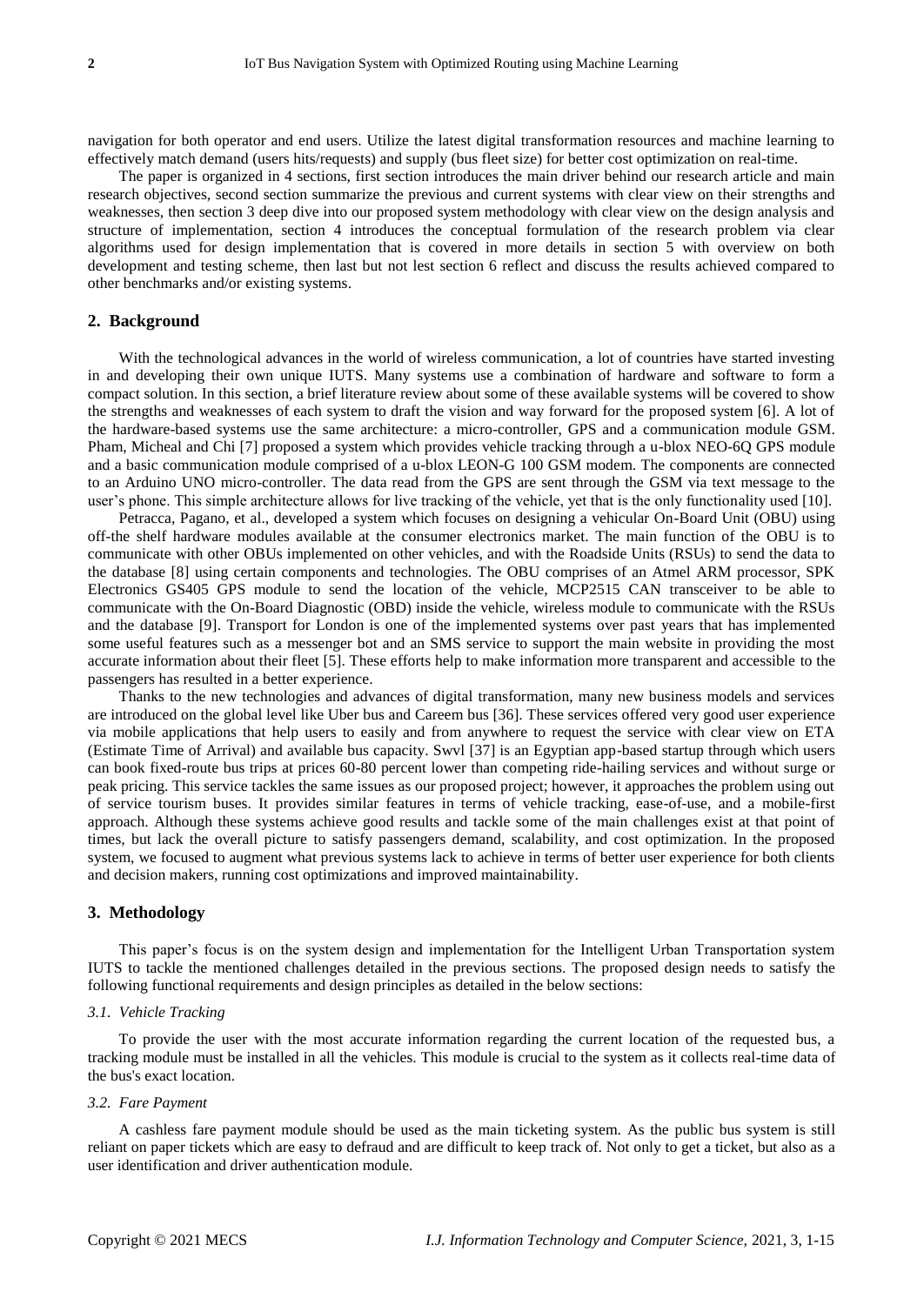## *3.3. Vehicle Health Monitoring*

The module collects real-time vehicle specific data like the speed and engine related status. These data give some insights which help in scheduling maintenance and monitor the health of the vehicle and the driving behavior.

## *3.4. Server Communication*

All the data collected from the implemented modules must be broadcasted to a cloud network where it is processed and analyzed.

The high-level design of the entire system is shown in Fig. 1. The system comprises of three integral parts, the hardware layer which is implemented onboard the buses and on the bus stops through which the data is collected, the Central Management System (CMS) [15] which includes the server, database and the application layer which interacts with both the users and operators in the form of a mobile application and a dashboard. The hardware consists of an OBU, which is installed onboard the buses. This acts as a data collector, collecting the data from the various modules. The temporal and spatial data which allow live tracking, the cashless ticketing module, and finally the health monitoring through the OBD to achieve the function requirements. A processing unit, processing and analyzing the collected data and a communication unit, communicating with the server sending the data packets and receiving the final route [20].



Fig.1. High-Level System Design

For the high-level design, the use-case flow diagram shown in Fig. 2. Shows the different levels of privileges required for each user and the data they would need access to. For example, a typical passenger may choose to book through the application first or they may find themselves already at a bus stop. In both of those scenarios, the passenger wishes to reserve a seat which involves verification of identity, whether that is through the application or through swiping their RFID card at the bus stop. This adds a layer of security as each passenger is uniquely identifiable [18].



Fig.2. Use-case flow diagram for Passengers & Operators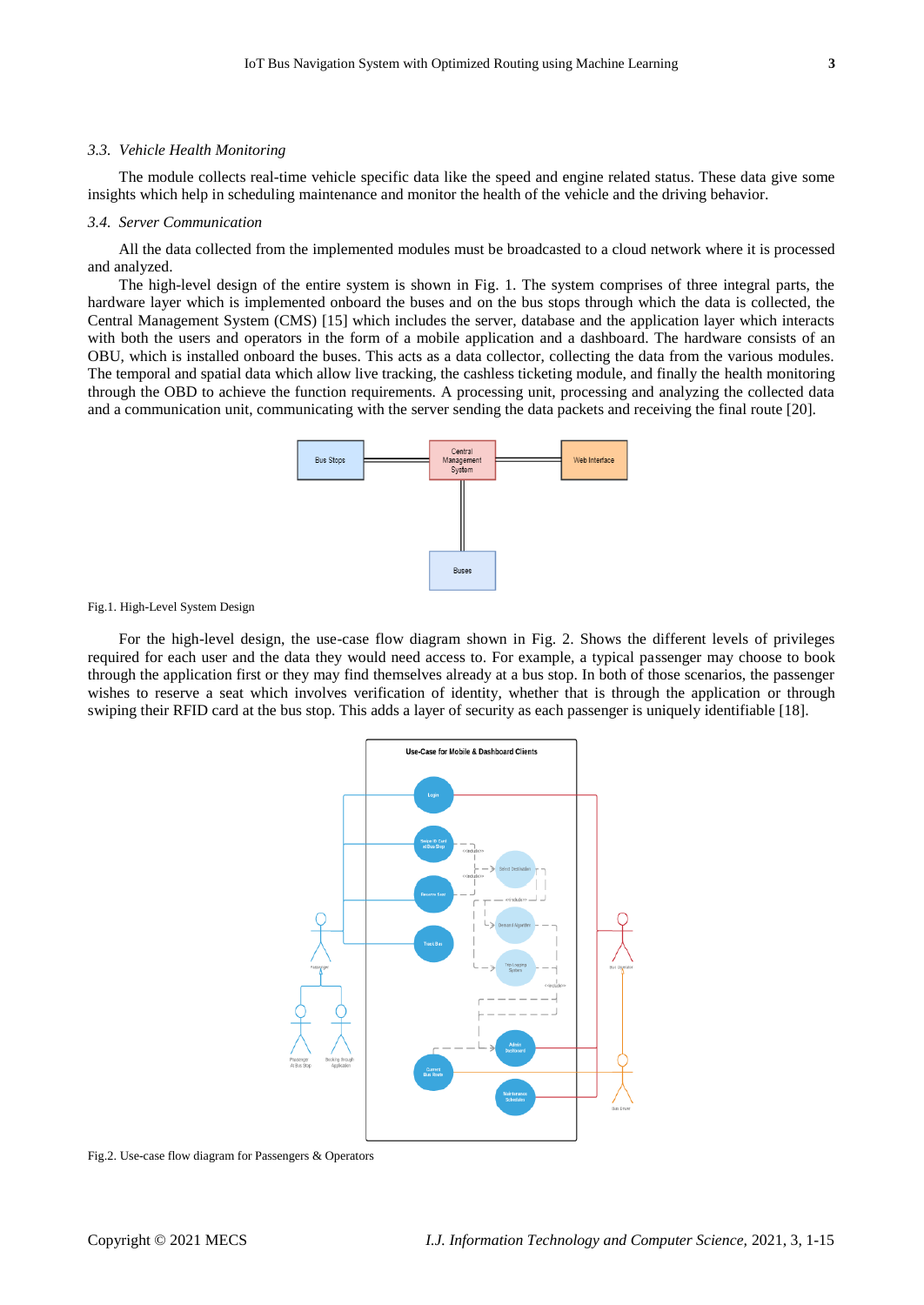## *3.5. Design approach*

The detailed design process went through two phases as follows:

## *A. Design Phase I*

The onboard unit (OBU) detailed in Fig. 3, is an integral part of the system as it will generate the necessary data required for the software component of the overall proposed system. Given the lack of accurate, publicly available data about the bus transport system, aspired a need for an accurate GPS module. This module is activated continuously and transmits a series of latitude-longitude coordinates to the CMS using the GSM transceiver. The second function of the onboard sub-system is to monitor the health of the vehicle, i.e. check for fault codes and alert the operator before any major issues. For this function, the output of the vehicle's OBD socket must be read and interpreted. The proposed system is planned to pilot on the a University bus fleet, therefore the OBD socket must be adapted such that it uses the standard Controller Area Network (CAN) protocol as the K-Line protocol [19] is outdated and cannot be adapted to the Universal Asynchronous Receiver-Transmitter (UART) format. From there the Raspberry Pi (RPi) can interface with the OBD using UART and can translate the continuous output of the OBD, using a look-up table, to a set of alerts. The third function of the on-board unit is to enable cashless payment through a Radio-Frequency Identification (RFID) reader module. A typical user interaction with the RFID reader, whereby a passenger boarding the bus must swipe their RFID card [16] to trigger a set of validation and verification procedures which ensure a passenger is using a valid card and has sufficient funds in their virtual wallet to pay for the trip. Finally, the system receives its route from the CMS and is capable of displaying that route the driver with instructions; this is possible through the Raspberry Pi's interface with the LCD screen [17].





#### *B. Design Phase II*

The second phase of the design managed to reinvigorate the original design which gave the system more robustness and reliability. As detailed in Fig. 4, the GSM module was replaced by a mobile broadband module which gives the central processing unit access to the internet, allowing a smoother connection to the CMS. The K-line to OBD-II standard adapter was a hassle to find, which inspired the migration to a Bluetooth based OBD-II controller. And finally, the LCD screen was replaced by an android tablet which allows the use of turn-by-turn navigation.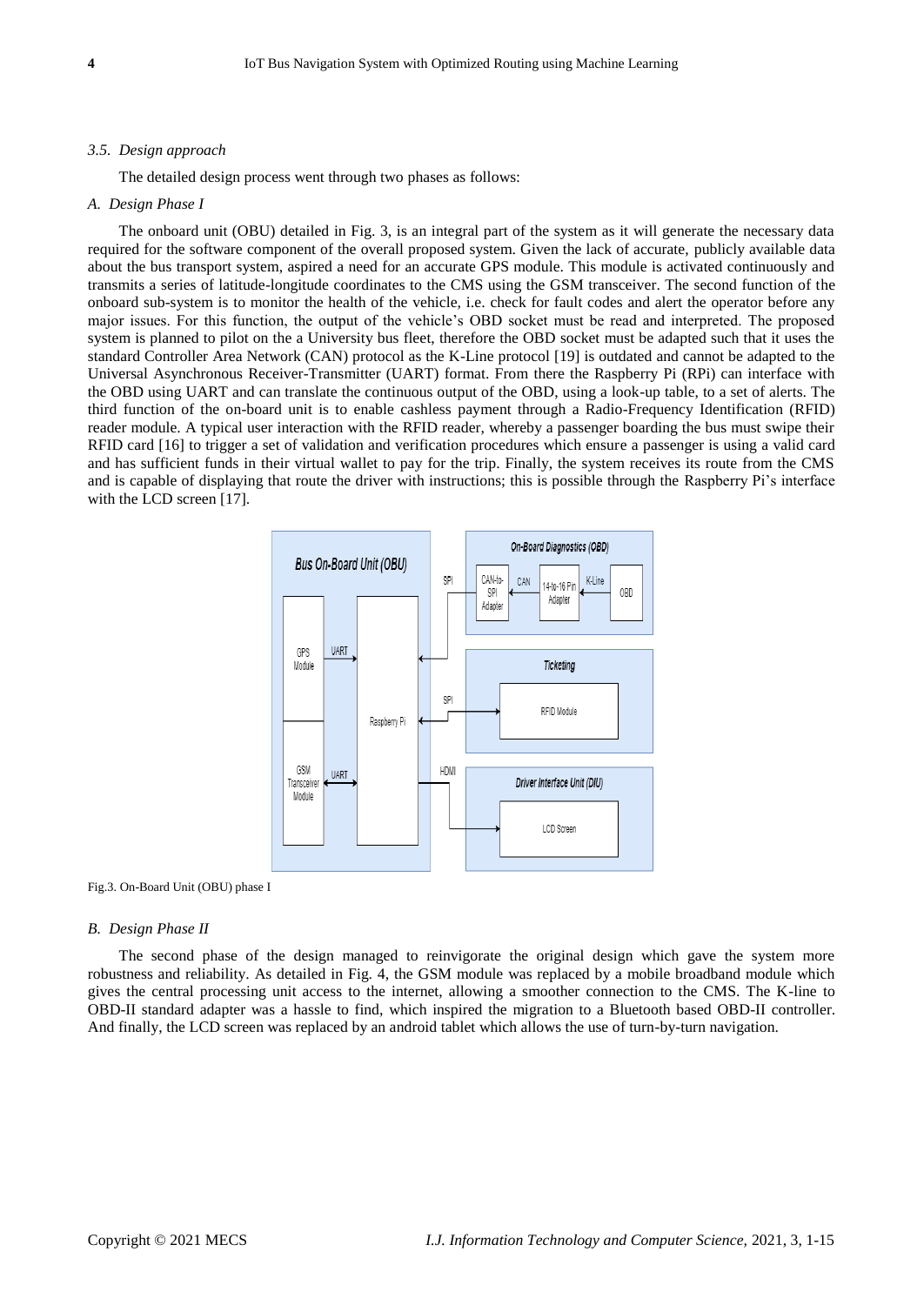

Fig.4. On-Board Unit Phase II

## *a. Design Phase II circuit schematics*

As inscribed in Fig. 5, the phase II circuit schematic shows all the modules and the different protocols and connection to the RPi as detailed in the below sections.



Fig.5. Design Circuit Schematic

## *3.6. GPS*

This module interfaces with the RPi using UART protocol where the connection is shown in Fig. 5. The module requires 3.3V to operate. Therefore, it is connected to pin-1 on the RPi. A GPRS packet holds up to 9 data bits and its structure is shown in Fig. 6. The start bit is normally high when no data is transmitted and is pulled low to begin transmission. The data frame is read at the frequency of the baud rate [16].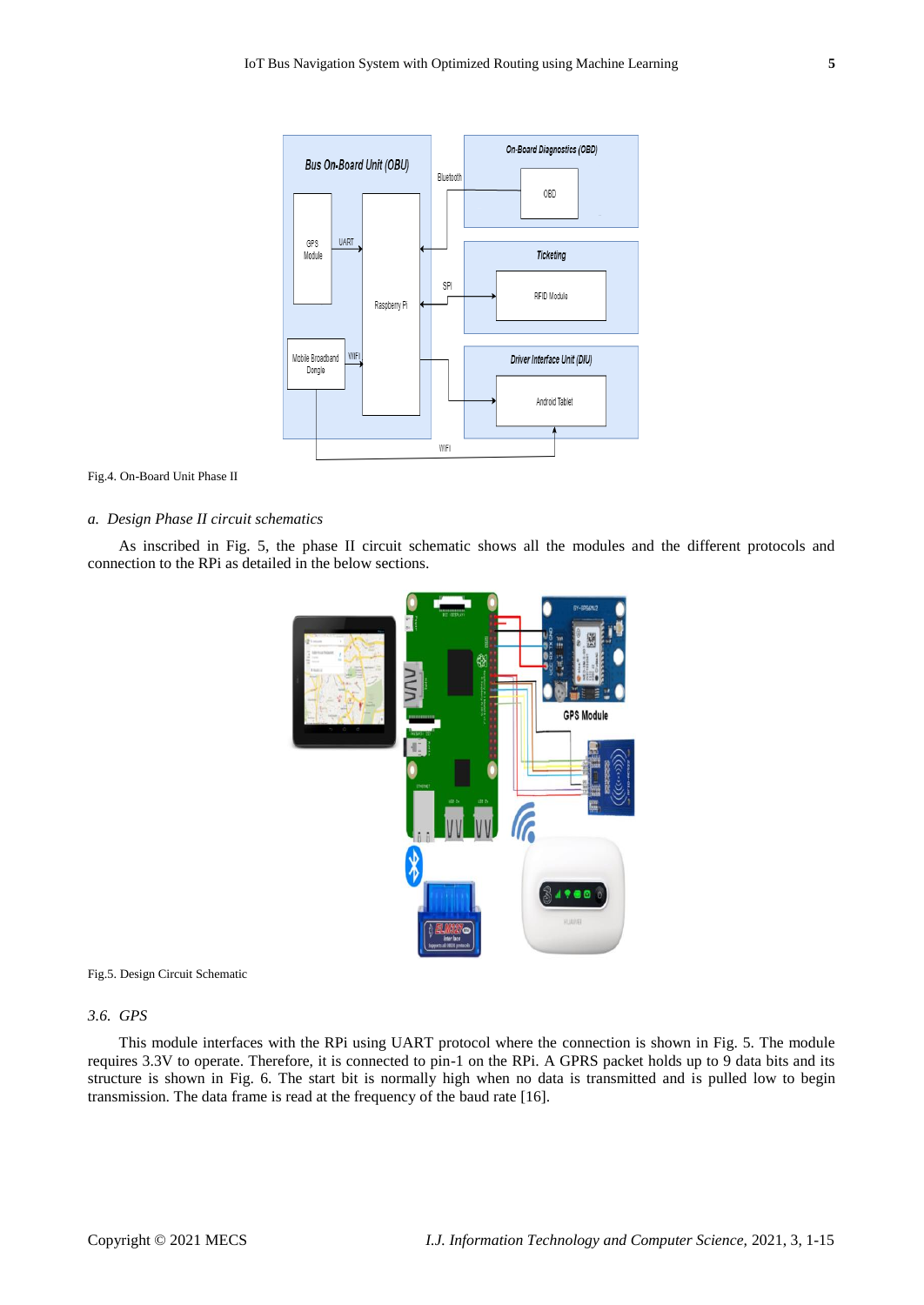

Data Frame

Fig.6. GPRS packet structure

The data frame can extend up to 9 bits (8 if parity is used) and is sent least significant bit first.

## *3.7. RFID*

The RFID module is connected to the pi with the Serial Peripheral interface (SPI) protocol as. The RFID needs 3.3 V to operate which is provided by the RPi's pin 17. The RFID reader can send up to 10 bytes of data signifying the user-ID number corresponding to each RFID tag [14].

## *3.8. OBD*

Most vehicles must be equipped with OBD-II using the standard 16-pin connector shown in the figure below. However, the prototype is set to pilot on the university fleet which uses an obsolete OBD-II that features a 14-pin connector. Therefore, to interface with the OBD, a 14 to 16 pin adapter is needed. Then, the ELM327 OBD-II connected to the adapter and communicates with the RPi over Bluetooth. Connecting to this interface will allow the reading of a list of different parameters provided by the adapter. The parameters we are focusing on are vehicle speed, engine load, engine rpm and engine coolant temperature [25]. The OBD interface outputs fault codes that can automatically be compared with the fault code table provided by the vehicles' vendor, to detect any problems with the vehicle and schedule maintenance. As shown in Fig. 7, the ELM327 adapter and the OBD-II port pinouts are as follows:



## Data Link Connector (vehicle OBDII port)

Fig.7. OBD-II port pinout

A total of 16 bytes are sent by the ELM327 OBD-II module over SPI to the RPi, and they are divided as follows in Fig. 8. SOF delineates the start of frame bit; the 11-bit identifier is used to determine the type of message; RTR (Remote Transmission Request) distinguishes between a data frame and a remote frame; IDE (Identifier Extension) denotes the frame format; DLC (Data Length Code) is a 4-bit long code containing the number of bytes being transmitted; CRC (Cyclic Redundancy Check) is a 16-bit checksum of the preceding data bytes, used for error detection; EOF (End of Frame) marks the end of the OBD-UU frame; finally IFS (Inter-Frame Spacing) which specifies a number of bits to separate consecutive messages.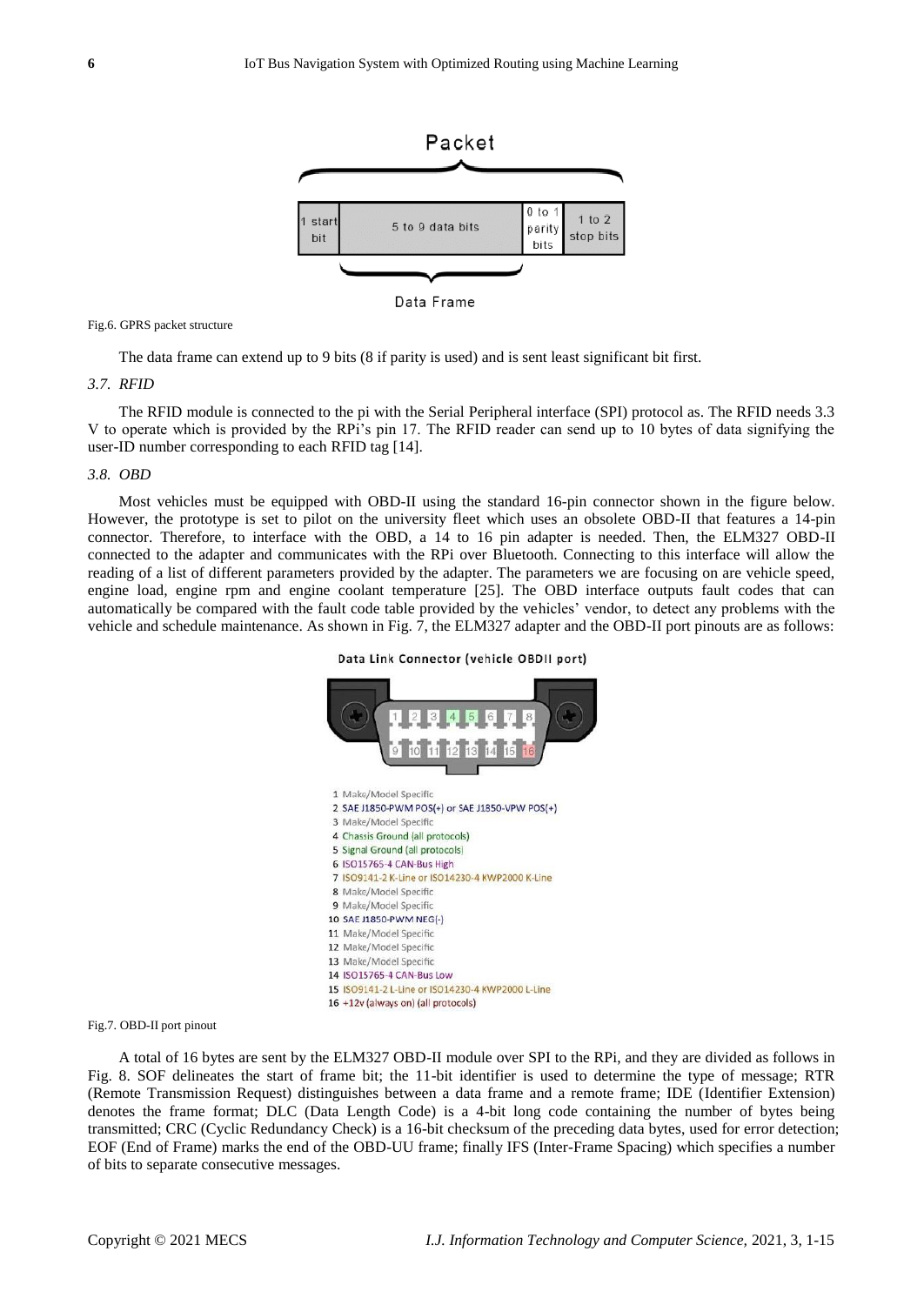| S | $11-bit$<br>$\begin{array}{ c c c c c c } \hline 0 & \text{Identifier} & \text{T} & \text{D} & \text{r0} & \text{DLC} \\ \hline \text{F} & \text{Identifier} & \text{R} & \text{F} & \end{array}$ | R |  |  |  | 08 Bytes Data | $CRC$ $ACK$ $O$ $F$ |  | D. |  |
|---|---------------------------------------------------------------------------------------------------------------------------------------------------------------------------------------------------|---|--|--|--|---------------|---------------------|--|----|--|
|---|---------------------------------------------------------------------------------------------------------------------------------------------------------------------------------------------------|---|--|--|--|---------------|---------------------|--|----|--|

Fig.8. Standard OBD-II frame

The data field which constitutes 8 bytes in the OBD-II frame comprises of the following as shown in Fig. 9:

#Bytes Mode PID Ah Bh Ch Dh Unused (e.g. 03) (e.g. 41) (e.g. 0D) (e.g. 32) (e.g. aa) (e.g. aa) (e.g. aa) (e.g. aa)

Fig.9. OBD-II frame payload

- #Bytes: denotes the length of the incoming data bytes
- Mode: the mode field controls whether there is a request or a response. There are 10 modes of response. For example, "41" means show the current data (The mode we are interested in)
- PID: for each mode, there exist a list of parameter IDs (PID). Each PID corresponds to a parameter read from the vehicle. For example, "0D" represents vehicle speed.
- Ah, Bh, Ch, Dh: These are the data bytes in HEX, which must be converted to decimal before being used in the PID formula calculations [30].

## *3.9. System Flowcharts*

In this section, the flowcharts of the interaction of each module is described as shown in figures 10, 11, 12, 13.



## Fig.10. Continuous location transmission flowchart



## Fig.11. User boarding confirmation & payment



Fig.12. Continuous health monitoring flowchart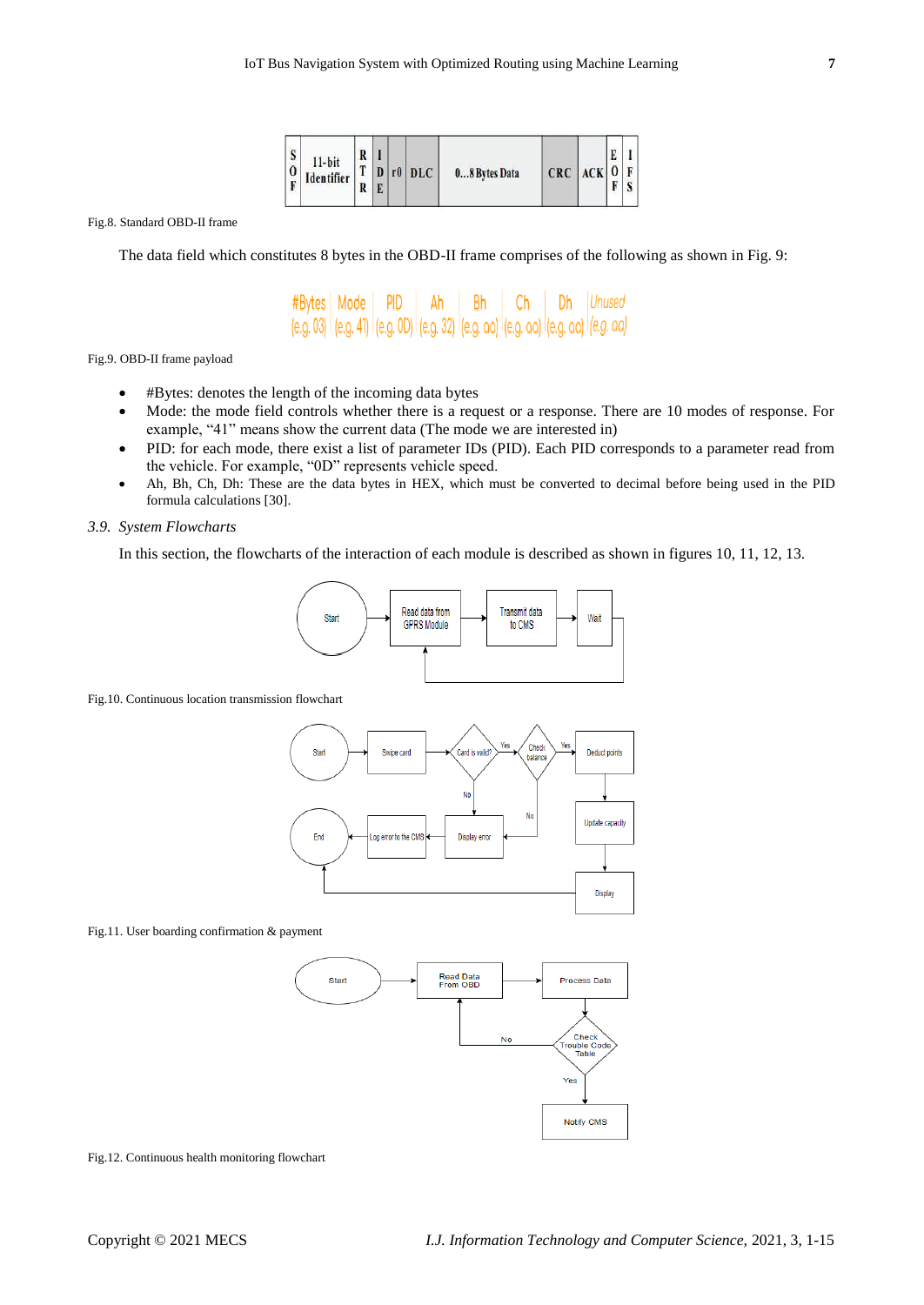## **4. Problem Formulation**

The main edge and uniqueness of the proposed system that outperforms other existing system is the dynamic and optimized routing feature that encompass the aims to optimize the operating cost and/or minimize the overall operating costs through optimizing the bus route distance while still satisfying the demand raised by the passengers on specific route/line.

Particle Swarm Optimization (PSO) has proven to be much faster at converging with a strong resistance to getting stuck in local minima [18]. While PSO is a similarly iterative algorithm, it utilizes intelligence from a swarm of particles to determine the best direction for convergence in a search space. Vehicle Routing Problem, (VRP) whereby a given commodity must be delivered from a depot to a set of locations along an optimal route with the optimum number of vehicles – as constrained by their capacity. There are plenty of variations on the traditional VRP; ones including multiple commodities with different sources and destinations such as the Multi-Compartment VRP (MCVRP), the Multi-Depot VRP with Pickup and Delivery requests (MDPDR) [21], and Bus Transit Route Network Design Problem (BTRNDP) [22]. Once the dynamic routing problem is formulated as a Vehicle Routing Problem (VRP), with the objective function and the set of constraints, PSO can be deployed as a solver to determine the optimum routes and the minimum number of vehicles required.



Fig.13. User request at bus stop flowchart

The VRP formulation chosen in our proposed system is the MDPDR VRP referenced in [23] as it allows for multiple pickup and drop-off locations. The objectives considered in this solution are the total distance, the number of vehicles used, and the number of fulfilled requests in the form of Passenger Load Factor (PLF) [28] which encompasses the ratio of cost per passenger km to cost per vehicle km. the list on input parameters for the MDPDR problem [24] shown in below listing of Input Parameters:

*P*: set of pickup nodes, {*1… n*}. *D*: set of delivery nodes,  $\{n+1... 2n\}$ . *N* : set of all pickup and delivery nodes *N= P* U *D*   $H_i$ : a penalty cost if the request i is not served, *i* C *P*. *K* : set of all vehicles,  $|K| = m$ .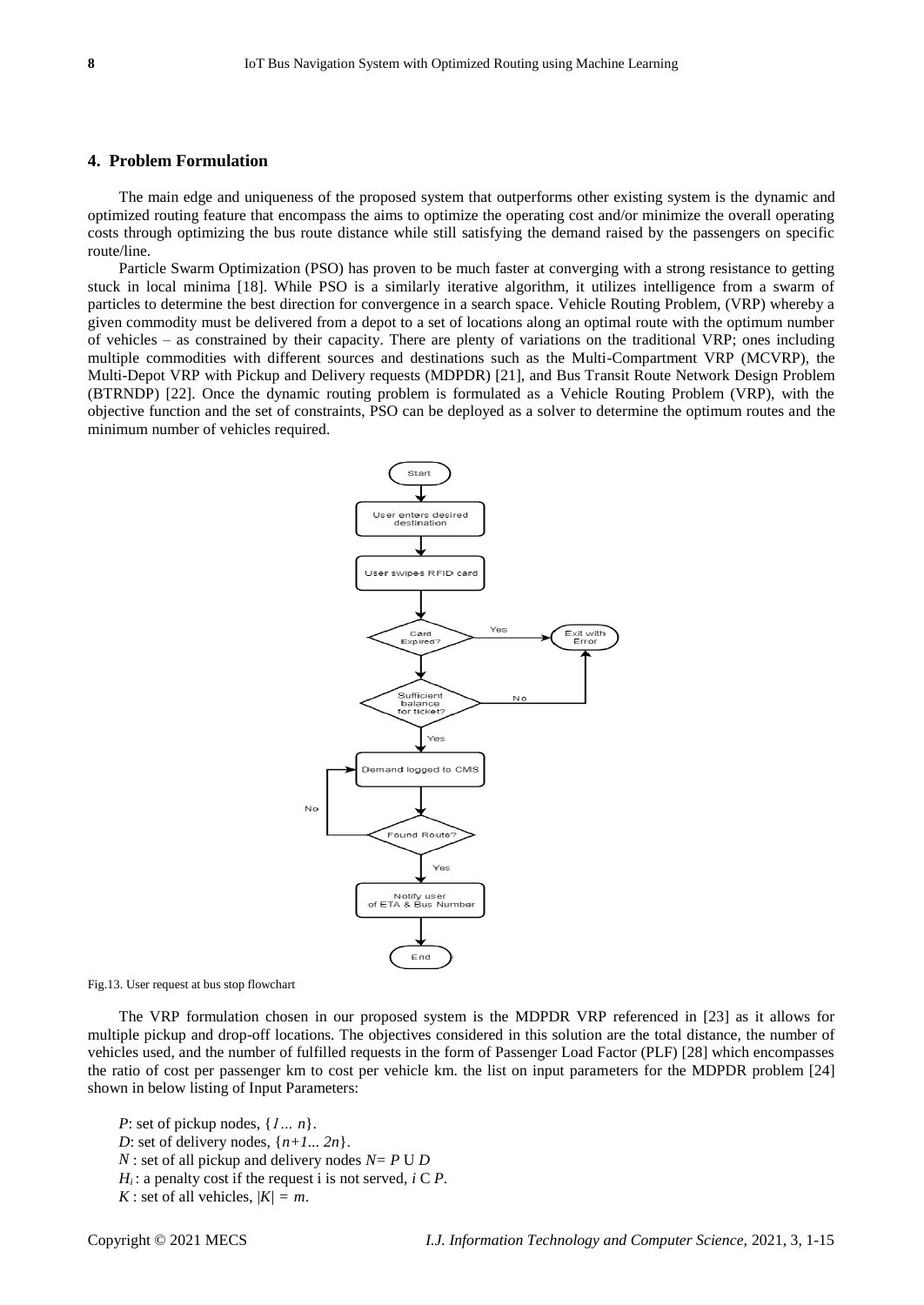$C_k$ : capacity of vehicle  $k \subset K$ .

 $f_k$ : fixed cost of vehicle  $k \subset K$  if it is used

*gk* : variable cost per distance unit of vehicle *k* C *K*

 $v_k$ : nodes that represents the start station of vehicle  $k, k \in K$ .

v*′*<sup>k</sup> : nodes that represents end station of vehicle *k, k* C*K*.

*V* : set of all nodes. *V* = *N* U { $T_1...T_m$ } U { $T'_1...T'_m$ }

*A* : set of (*i, j*) which is an arc from node *i* to node *j*, where *i, j* C *V*.

 $d_{ij}$ ,  $t_{ij}$ : distance and travel time between node *i* and node *j*, for *i* and *j* C *N*. Travel times satisfy the triangle inequality;  $t_{i j} \leq t_{i l} + t_{l j}$  for all *i*, *j*, *l* C *V*; and are nonnegative.

*si* : fixed service time when visiting node *i*.

*ei* : variable service time per item units of node *i*.

 $[a_i, b_i]$ : time windows when the visit at the particular location must start; a visit to node *i* can only take place between time  $a_i$  and  $b_i$ 

*l<sup>i</sup>* : the quantity of goods to be loaded onto the vehicle at node *i* for *i* C *P* and  $l_i = -l_{i-n}$  for *i* C *D*.

The routes are generated according to the following objectives:

1- Total routing cost is minimized;

2- Number of vehicles used is minimized;

3- Passenger load factor is maximized.

Furthermore, the solution must respect the following constraints:

(1) Each request can only be served once by a bus;

(2) The load of a vehicle must never exceed its capacity;

(3) Each route must start and end at a depot;

(4) The number of buses utilized cannot exceed the number of available buses;

(5) The total duration of each route does not exceed a predefined limit

The mathematical model for the MDPDR formulation as shown in below problem formulation:

Minimize 
$$
\alpha \sum_{k \in K} g_k \sum_{(i,j) \in A} d_{ij} x_{ijk} + \beta \sum_{k \in K} \sum_{j \in P} f_k x_{\tau_k, j, k} + \gamma \sum_{i \in P} H_i z_i
$$
 (1)

Subject to:

$$
\sum_{k \in K} \sum_{j \in N_k} x_{ijk} + z_i = 1 \quad \forall i \in P \tag{2}
$$

$$
\sum_{j \in V} x_{ijk} - \sum_{j \in V} x_{i, n+i, k} = 0 \ \forall k \in K, \forall i \in P
$$
 (3)

$$
\sum_{j \in P \cup \{\tau'_k\}} x_{\tau_k, j, k} = 1 \quad \forall k \in K \tag{4}
$$

$$
\sum_{i \in D \cup \{\tau_k\}} x_{i,\tau'_k,k} = 1 \forall k \in K
$$
\n<sup>(5)</sup>

$$
\sum_{i \in V} x_{ijk} - \sum_{i \in V} x_{j,i,k} = 0 \quad \forall k \in K, \forall j \in N
$$
 (6)

$$
x_{ijk} = 1 \implies S_{ik} + s_i + t_{ij} \leq S_{jk} \qquad \forall k \in K, \forall (i, j) \in A
$$
 (7)

 $a_i \leq S_{ik} \leq b_i$   $\forall k \in K, \forall i \in V$  (8)

$$
S_{ik} \le S_{n+i,k} \qquad \forall k \in K, \forall i \in P \tag{9}
$$

$$
x_{ijk} = 1 \implies L_{ik} + l_i \le L_{jk} \qquad \forall k \in K, \forall (i, j) \in A
$$
 (10)

$$
L_{ik} \leq C_k \qquad \forall k \in K, \forall i \in V \tag{11}
$$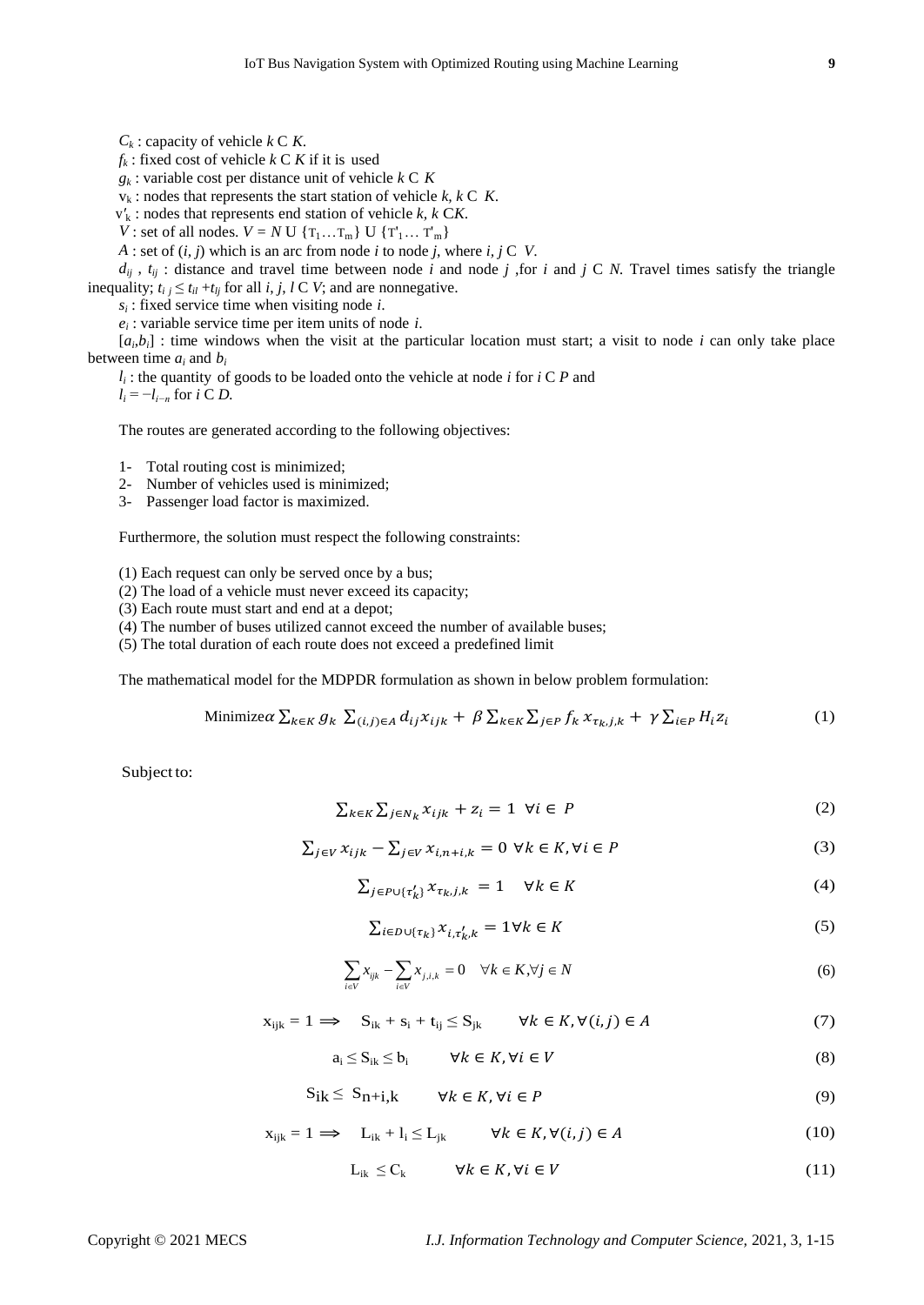$$
L_{\tau_k k} = L_{\tau'_k k} = 0 \qquad \forall k \in K \tag{12}
$$

$$
x_{ijk} \in \{0,1\} \qquad \forall k \in K, \forall (i,j) \in A \tag{13}
$$

$$
z_i \in \{0,1\} \qquad \forall i \in P \tag{14}
$$

$$
S_{ik} \ge 0 \qquad \forall k \in K, \forall i \in V \tag{15}
$$

$$
L_{ik} \ge 0 \qquad \forall k \in K, \forall i \in V \tag{16}
$$

Where:

(1)  $xiik$  denotes a Boolean variable signifying if a vehicle  $k$  travels from node  $i$  to node  $j$ ;

(2)  $Sik$  indicates when vehicle  $k$  starts service at location  $i$ ;

(3)  $Lik$  is the cumulative capacity of the vehicle after vehicle  $k$  has visited node  $i$ ;

(4)  $zi$  is a Boolean variable indicating whether request  $i$  is queued – this allows accountability for unfulfilled requests.

(5) Weights  $\alpha$ ,  $\beta$ , and  $\gamma$ , found in the objective function, are operator-set variables to allow for the tuning of the relative importance of each cost to meet business objectives.

The objective of the formulation highlighted in Fig. 14 is to minimize the sum of the operating costs – in terms of distance and fleet utilization – as well as the penalty for unfulfilled requests; whilst also ensuring that none of the constraints are violated. Constraint (2) represents that a passenger request can only ever be either in queue or fulfilled by a bus. Constraint (3) signifies that any drop off point corresponding to any pickup point must be visited by the same bus. Constraints (4)  $\&$  (5) ensure that a vehicle visits every pickup and corresponding drop off point. Constraint (6) ensures that every arc is consecutive, i.e. the next drop off point must originate from the vehicle's current location. Constraints (7) and (8) ensure that time windows are obeyed and that fixed service time per location is considered alongside the variable pickup time per passenger, as well as travel time between stops. Constraint (9) simply ensures that pickups and drop offs are sequential in time. Finally, constraints (10), (11), and (12) ensure that the capacity constraints of each vehicle are respected and that the load variable is accounted for correctly [29].

## **5. Implementation And Testing Results**

The GSM proved to be troublesome in the originally proposed design. The main issue was using the GSM for the communication with the server, as multiple tests proved that we cannot use this feature. Furthermore, the module itself was not responsive to the AT commands regarding the TCP/IP communication when tried with various processors, controllers and even using a TTL to USB converter which is an adapter used to directly convert from the standard TTL-UART serial communication to USB so that it could be connected to the computer directly and after running the commands using a terminal application. To mitigate these problems, a change to the original design is proposed [25].

The second module that was replaced was the LCD screen. As mentioned earlier, that one of the core objectives is the dynamic response to the demand, which means that turn-by-turn navigation is a must. But, google maps navigation is only supported by mobile devices. Alternatives to google maps were tested like "navit" and "mapbox, navit" uses street maps which most users are not familiar with and did not include Arabic street names which would be troublesome for the drivers besides "mapbox" as well, does not support progressive web applications (PWA) [26] which is essential as our application is built based on this technology. To solve the encountered problems during the first phase of implementation, a new system was proposed whereby the GSM module is replaced with a portable Wi-Fi module. This will allow the raspberry pi to access the internet and communicate with the server. Another addition is an android tablet, which can connect to the same network as the RPi. Adding the tablet will provide a sturdier, more familiar interface, as well help with meeting the requirement of turn-by-turn navigation [27].

The raspberry pi runs two concurrent threads, one which facilitates the communication with the main server to send the connected modules' data and receives the specific trip Id and driver name. The other thread is a locally hosted server on the RPi, which takes the trip ID from the first and gets the trip data, then layoff the route to the tablet. The flow is shown in Fig. 14.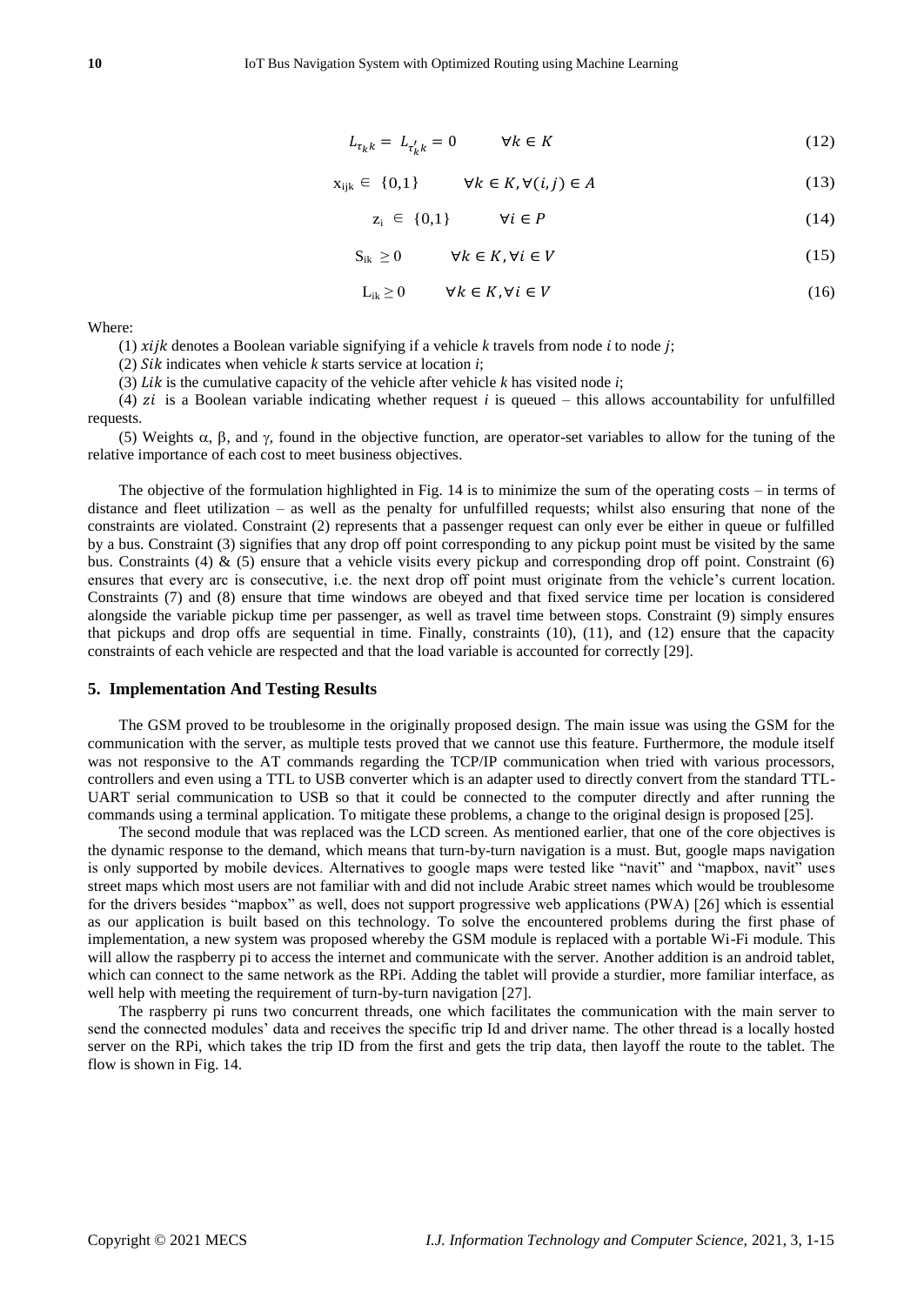

Fig.14. Hardware-to-Software Integration Flow

After all the hardware components have been connected and a unit tests have been carried out, the hardware must then communicate with the web application server for the integration testing as shown in Fig 15. For this, a generalized function is created which is responsible for opening a channel to the server using the requests python library. The function takes different parameters to match the different data received from the variety of hardware modules. The constant parameters in all cases are, the server's URL which is used to open the connection with the server; the "tripId", which identifies the specific trip data in need of updating; finally, the headers, which contains the HTTP request headers required to communicate to the server the exact nature of the data in terms of data encapsulation, encoding, and format [31].

An end-to-end test was carried out, according to the following scenario:

- The predicted demand compared to the captured, is then formulated to trips.
- Once the driver boards the bus, he swipes his RFID card to receive the formulated trip route.
- User open up the mobile application, selects a source and destination.
- The server receives the request and finds the closest bus with the same route.
- The OBU mounted on-board the buses, constantly sends the location updates.
- Once the ride has been confirmed, the user can track the bus through the app and the operator can do so through the dashboard.
- Once boarded, the user then swipes their RFID card for identification and ticket deduction.
- The OBD data is constantly sent to the server.

The next figures demonstrate the terminal's output of the integration test with the server: A snippet of the terminal's output can be viewed in Fig. 15 as it captures the reading from the GPS module and displays the captured input, as well as the returned JSON response from the server denoting that the location has indeed been received on the server's end and has been loaded into the database where it can be displayed to the user.

| lat in degrees: 30.1042 long in degree: 31.3237  |                                    |  |  |  |  |  |  |  |
|--------------------------------------------------|------------------------------------|--|--|--|--|--|--|--|
| Updating location                                |                                    |  |  |  |  |  |  |  |
| {'data': {'UpdateTripLocation': True},           |                                    |  |  |  |  |  |  |  |
| 'extensions': {'tracing': {'duration': 457161,   |                                    |  |  |  |  |  |  |  |
| 'endTime': '2019-06-12T20:38:40.743Z',           |                                    |  |  |  |  |  |  |  |
| 'execution': {'resolvers': [{'duration': 316036, |                                    |  |  |  |  |  |  |  |
|                                                  | 'fieldName': 'UpdateTripLocation', |  |  |  |  |  |  |  |
|                                                  | 'parentType': 'Mutation',          |  |  |  |  |  |  |  |
|                                                  | 'path': ['UpdateTripLocation'],    |  |  |  |  |  |  |  |
|                                                  | 'returnType': 'Boolean!',          |  |  |  |  |  |  |  |
|                                                  | 'startOffset': 129151}]},          |  |  |  |  |  |  |  |
| 'startTime': '2019-06-12T20:38:40.742Z',         |                                    |  |  |  |  |  |  |  |
| $'version': 1}}$ }}                              |                                    |  |  |  |  |  |  |  |

Fig.15. Update Location response

Once a driver card interrupt is detected the driver's credentials are validated, and the trip ID is returned as shown in Fig. 16.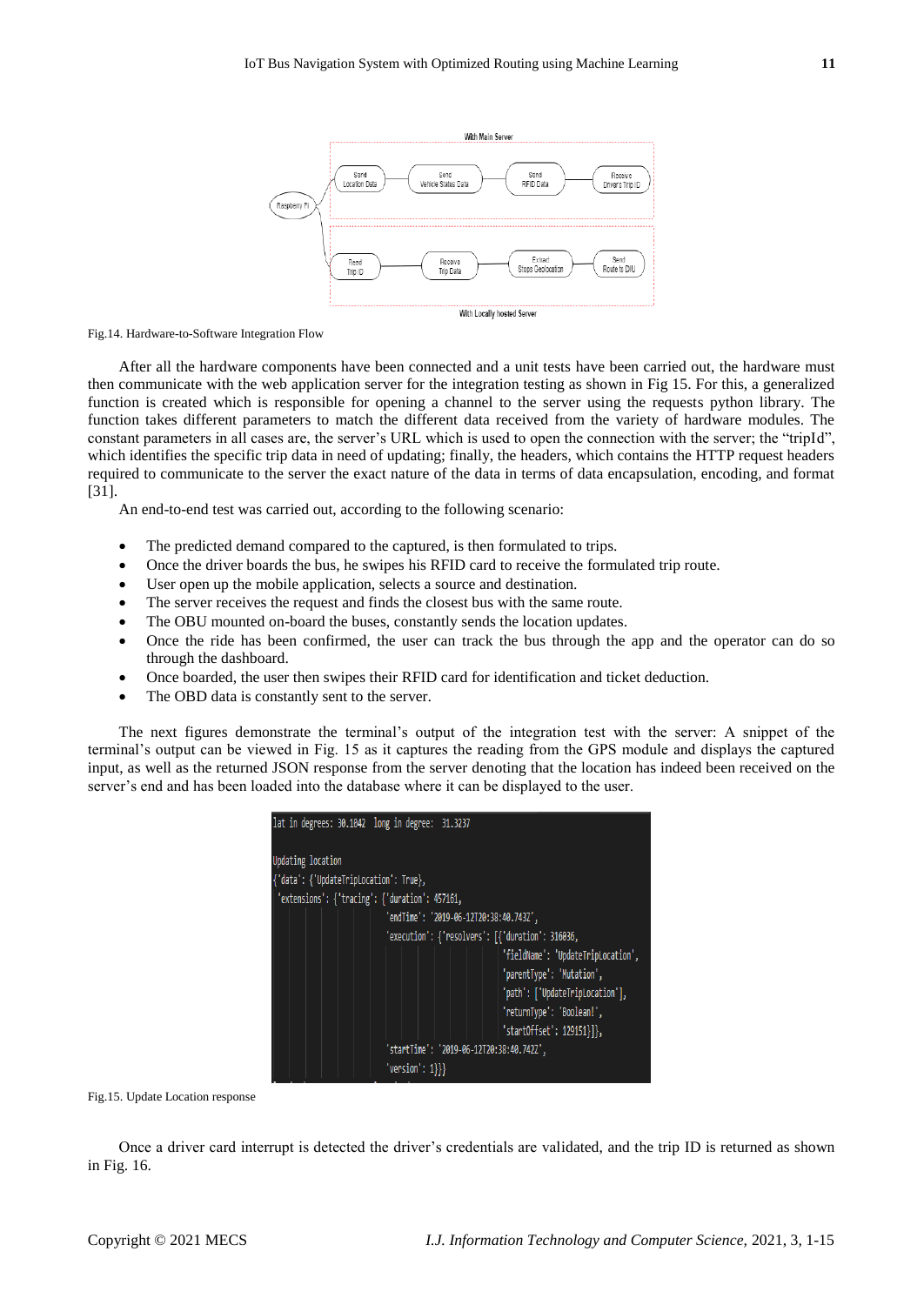| lat in degrees: 30.1042 long in degree: 31.3237                   |                                                    |  |  |  |  |  |  |  |
|-------------------------------------------------------------------|----------------------------------------------------|--|--|--|--|--|--|--|
| <b>Updating location</b>                                          |                                                    |  |  |  |  |  |  |  |
| {'data': {'UpdateTripLocation': True},                            |                                                    |  |  |  |  |  |  |  |
| 'extensions': {'tracing': {'duration': 546114,                    |                                                    |  |  |  |  |  |  |  |
|                                                                   | 'endTime': '2019-06-12T20:38:42.834Z',             |  |  |  |  |  |  |  |
|                                                                   | 'execution': { 'resolvers': [{'duration': 383177,  |  |  |  |  |  |  |  |
|                                                                   | 'fieldName': 'UpdateTripLocation',                 |  |  |  |  |  |  |  |
|                                                                   | 'parentType': 'Mutation',                          |  |  |  |  |  |  |  |
|                                                                   | 'path': ['UpdateTripLocation'],                    |  |  |  |  |  |  |  |
|                                                                   | 'returnType': 'Boolean!',                          |  |  |  |  |  |  |  |
|                                                                   | 'startOffset': 150962}]},                          |  |  |  |  |  |  |  |
|                                                                   | 'startTime': '2019-06-12T20:38:42.834Z',           |  |  |  |  |  |  |  |
| $'version': 1}}$ }}                                               |                                                    |  |  |  |  |  |  |  |
| Card detected                                                     |                                                    |  |  |  |  |  |  |  |
| User ID: 77-87-79-211-134                                         |                                                    |  |  |  |  |  |  |  |
| Checking Driver authentication                                    |                                                    |  |  |  |  |  |  |  |
| {'data': {'driverLogin': '43033883-229b-4237-b254-83e7e2778c32'}, |                                                    |  |  |  |  |  |  |  |
| 'extensions': {'tracing': {'duration': 66166084,                  |                                                    |  |  |  |  |  |  |  |
| 'endTime': '2019-06-12T20:38:43.914Z',                            |                                                    |  |  |  |  |  |  |  |
|                                                                   | 'execution': {'resolvers': [{'duration': 66054895, |  |  |  |  |  |  |  |
|                                                                   | 'fieldName': 'driverLogin',                        |  |  |  |  |  |  |  |
|                                                                   | 'parentType': 'Mutation',                          |  |  |  |  |  |  |  |
|                                                                   | 'path': ['driverLogin'],                           |  |  |  |  |  |  |  |
|                                                                   | 'returnType': 'String!',                           |  |  |  |  |  |  |  |
|                                                                   | $'startOffset': 94511]]$ ,                         |  |  |  |  |  |  |  |
|                                                                   | 'startTime': '2019-06-12T20:38:43.848Z',           |  |  |  |  |  |  |  |
| $'version': 1}}$ }}                                               |                                                    |  |  |  |  |  |  |  |
| thinint . Adaptor cooccach . hird . hinint                        |                                                    |  |  |  |  |  |  |  |

Fig.16. Driver authentication

Fig. 17 shows, when a user boards the vehicle and swipes their card, their info is validated; if valid, their reservation's status changes to "boarded" and their pickup time is updated.



Fig.17. User Boarding

To achieve turn-by-turn navigation functionality, the trip's route must be communicated to the Android tablet. For this problem, our solution began by hosting a simple local micro-server on the raspberry pi built on flask.

The RPi receives the trip ID which belongs to the logged in driver from the first thread, passes it to the local server thread. This trip ID is then passed back to the web server this time in order to retrieve the trip's data. The returned trip data is a JSON object containing all the information regarding this specific trip from the database. After parsing the trip's route data from the web server, ordering the stops, and extracting the latitude and longitude of every stop; the extracted locations are appended into a google maps directions URL [33].

This entire operation is carried out seamlessly in the background while the driver is served a friendly welcome page on the Android tablet. Once the above process is complete, a "Start Trip!" button is made available to the driver. Upon pressing, the interface automatically redirects to the navigation URL show in Fig. 18, which launches google maps, where the route is drawn, and turn-by-turn navigation can commence [32].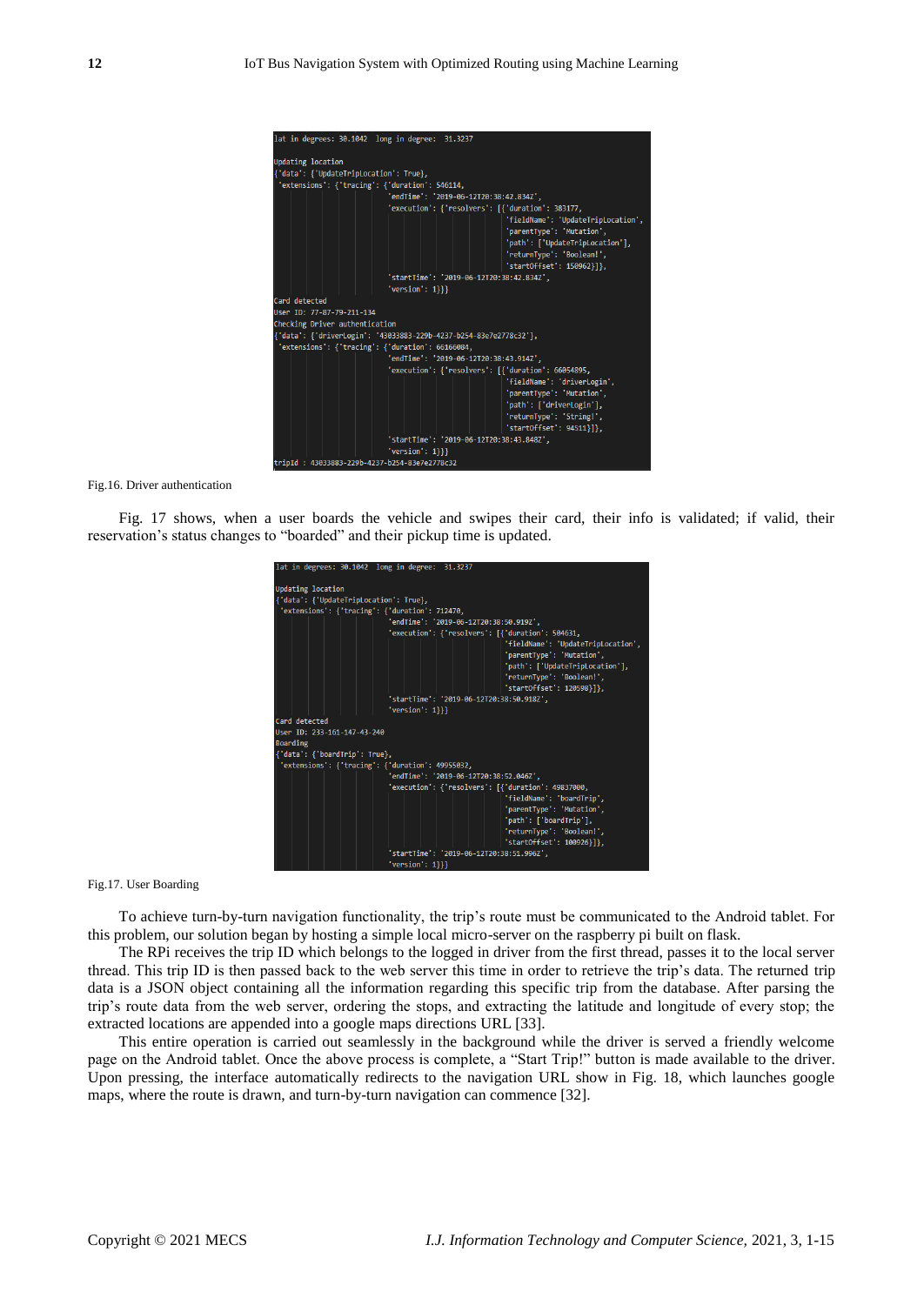

Fig.18. Turn-by-turn navigation

## **6. Results Analysis And Reflection**

As detailed in previous sec 4 around our proposed system problem formation, we adopted MDPDR VRP for this application, were leveraging two well-known LSTM-RNN implementations: Single-variable time series forecasting LSTM, and Tensorflow RNN. Start by visualizing the dataset in LSTM to gain some information about the data trend and seasonality. After loading the data into a data frame, it is normalized using a Min-Max Scaler preprocessing class and split into 80-20% for training-testing respectively. From there, the dataset is split again from its current NumPy array form into a sequential dataset with several previous time steps to be used as input variables to predict the next time period. After running the model for 100 epochs, we achieve at raining score of 22.93 RMSE and a test score of 47.53 RMSE as shown in Figure 19.



Fig.19. Proposed trained model results

Compared with the systems discussed in the literature review section, our proposed system provides the same livetracking functionality. But, unlike Pham, Micheal and Chi's system [23], our proposed system is more reliable regarding data handling. While they use a GSM module to send SMS messages to the user's phone, our proposed system constantly sends the tracking data to the server where then it is shown to both business operators through the dashboard and to the user via the application. This provides more transparency and reliability. Even though Petracca, et al [22] system provides similar functionality as our proposed one, still with our system there is no need for extra infrastructure components like the Road Side Units (RSUs), [35] as the on-board data are transmitted directly to the main server without the help of outside modules. The main edge is to use the machine learning and optimization techniques detailed in the problem formulation system to optimize the overall operating cost in terms of dynamic route distance formulated in terms of PLF as result from the MDPDR VRP adopted methodology.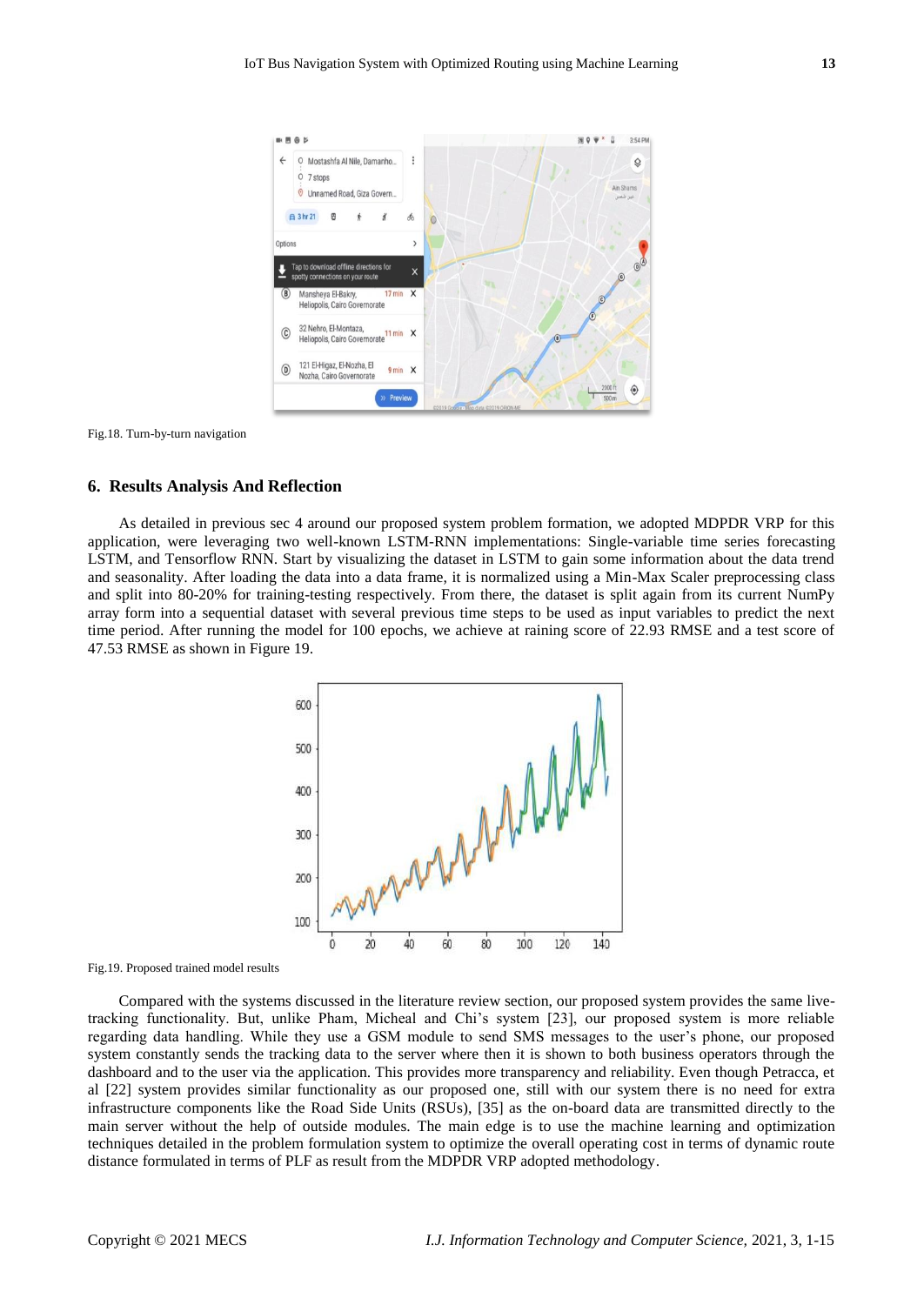## **7. Conclusion**

The need for demand-responsive mass transit is apparent. The main challenges faced by the traditional bus system include lack of digital infrastructure, outdated distributions, and schedules, as well as outdated or inefficient routes. The proposed solution attempts to tackle these problems by operating in the fuzzy domain, making predictions about passenger demand, and preemptively customizing and optimizing routes and schedules to as many passengers as possible. This is in addition to the light-weight mobile application and the RFID payment system which will enhance the overall user experience. The benefits of such a system would extend across social, economic, and environmental improvements. While there have been similar attempts at solving the various sub-problems present within the traditional bus system, very few have attempted to re-imagine the overall experience and challenge the culturally established norms about the bus system. We still aim to improve the current results of cost optimization by adopting reinforcement learning and assess the implication on PLF calculations and bus route optimization and cost projections.

## **References**

- [1] Central Agency for Public Mobilization and Statistics," Egypt In Figures", 2015.
- [2] SWVL," Egyptian start-up Swvl raises USD 8 million in series A funding round", 2018.
- [3] K. Ltd," KPIT On-Bus Intelligent Transport System", KPIT Technologies Ltd, 2018. Available at: https://www.kpit.com/what-wedo/products/on-bus-its.
- [4] B. Hamilton, History of intelligent transportation systems, U.S. Department of Transportation, 2016.
- [5] T. Matters, Facts & figures", Transport for London, 2018. Available at: [https://tfl.gov.uk/corporate/about-tfl/what-we](https://tfl.gov.uk/corporate/about-tfl/what-we-do/londonunderground/)[do/londonunderground/](https://tfl.gov.uk/corporate/about-tfl/what-we-do/londonunderground/)
- [6] Seoul Transport Operation & Information Service, Topis.seoul.go.kr, 2018. Available at: http://topis.seoul.go.kr/eng/page/transInfo 1 1.jsp.
- [7] Angelakis, V., Tragos, E., Pohls, H., Kapovits, A. and Bassi, A. Designing, developing, and facilitating smart cities, 2017.
- [8] Bhusiri, N., Qureshi, A.G. and Taniguchi, E, The trade-off between fixed vehicle costs and time-dependent arrival penalties in a routing problem, Transportation Research Part E, 62, 1 -22, 2017
- [9] V. Bogdanov, How To Choose The Right Tech Stack For Your Software Development Project, Welcome to Intersog Your App Development Partner in Chicago, 2018. Available at: [https://intersog.com/blog/tech-tips/how-to-choose-the-right-tech](https://intersog.com/blog/tech-tips/how-to-choose-the-right-tech-stackfor-)[stackfor-](https://intersog.com/blog/tech-tips/how-to-choose-the-right-tech-stackfor-) your-software-development-project/.
- [10] C. Pirson, Optimization of a demand-responsive transit system, Master Thesis, University of Lige, 2017.
- [11] Czarnowski, I., Caballero, A., Howlett, R. and Jain, L. "Intelligent Decision Technologies", 2017
- [12] H. Yahyaoui, I. Kaabachi, S. Krichen and A. Dekdouk, Two metaheuristic approaches for solving the multi-compartment vehicle routing problem, Operational Research, 2018.
- [13] N. Landwehr, M. Hall and E. Frank, Logistic Model Trees, Machine Learning, vol. 59, no. 1-2, pp. 161-205, 2005.
- [14] C. Pornsing, A practice swarm optimization for the vehicle routing, Ph.D, University of Rhode island, 2014.
- [15] P. Samaras, A. Fachantidis, G. Tsoumakas and I. Vlahavas, A prediction model of passenger demand using AVL and APC data from a bus fleet, Proceedings of the 19th Panhellenic Conference on Informatics – PCI '15, 2015.
- [16] B. Rohrer, Brandon Rohrer Instructor End-to-End Machine Learning, Brohrer.github.io, 2017. Available at: https://brohrer.github.io/blog.html.
- [17] V. Kachitvichyanukul, P. Sombuntham and S. Kunnapapdeelert, Two solution representations for solving multi-depot vehicle routing problem with multiple pickup and delivery requests via PSO, Computers & Industrial Engineering, vol. 89, pp. 125-136, 2015.
- [18] W. Fan and R. Machemehl, using a Simulated Annealing Algorithm to Solve the Transit Route Network Design Problem, Journal of Transportation Engineering, vol. 132, no. 2, pp. 122-132, 2006.
- [19] A. Karpathy, The Unreasonable Effectiveness of Recurrent Neural Networks, 2015. Available at: [https://karpathy.github.io/2015/05/21/rnn-effectiveness/.](https://karpathy.github.io/2015/05/21/rnn-effectiveness/)
- [20] P. Umrao, Intelligent Transportation System, Institute of Engineering & Technology, Lucknow, 2015.
- [21] Q. Yang, L. Wang, W. Xia, Y. Wu and L. Shen, Development of on-board unit in vehicular adhoc network for highways, International Conference on Connected Vehicles and Expo (ICCVE), Vienna, pp. 457-462, 2014.
- [22] Petracca, Matteo & Pagano, P & Pelliccia, Riccardo & Ghibaudi, Marco & Salvadori, Claudio & Nastasi, C. On-Board Unit hardware and software design for Vehicular Ad-hoc Networks. Roadside Networks for Vehicular Communications: Architectures, Applications, and Test Fields. 10.4018/978-1-4666-2223-4.ch002, 2012
- [23] Bello, Irwan, Pham, Hieu, Le, Quoc V, Norouzi, Mohammad, and Bengio, Samy. Neural combinatorial optimization with reinforcement learning, 2016.
- [24] Cho, Kyunghyun, Van Merri¨enboer, Bart, Gulcehre, Caglar, Bahdanau, Dzmitry, Bougares, Fethi, Schwenk, Holger, and Bengio, Yoshua. Learning phrase representations using rnn encoder-decoder for statistical machine translation, Conference on Empirical Methods in Natural Language Processing, 2014.
- [25] Clarke, Geoff and Wright, John W. Scheduling of vehicles from a central depot to a number of delivery points. Operations research, 12(4):568–581, 1964.
- [26] Dai, Hanjun, Dai, Bo, and Song, Le. Discriminative embeddings of latent variable models for structured data, In International Conference on Machine Learning, pp. 2702–2711, 2016.
- [27] Dai, Hanjun, Khalil, Elias B, Zhang, Yuyu, Dilkina, Bistra, and Song, Le. Learning combinatorial optimization algorithms over graphs, Advances in Neural Information Processing Systems, 2017.